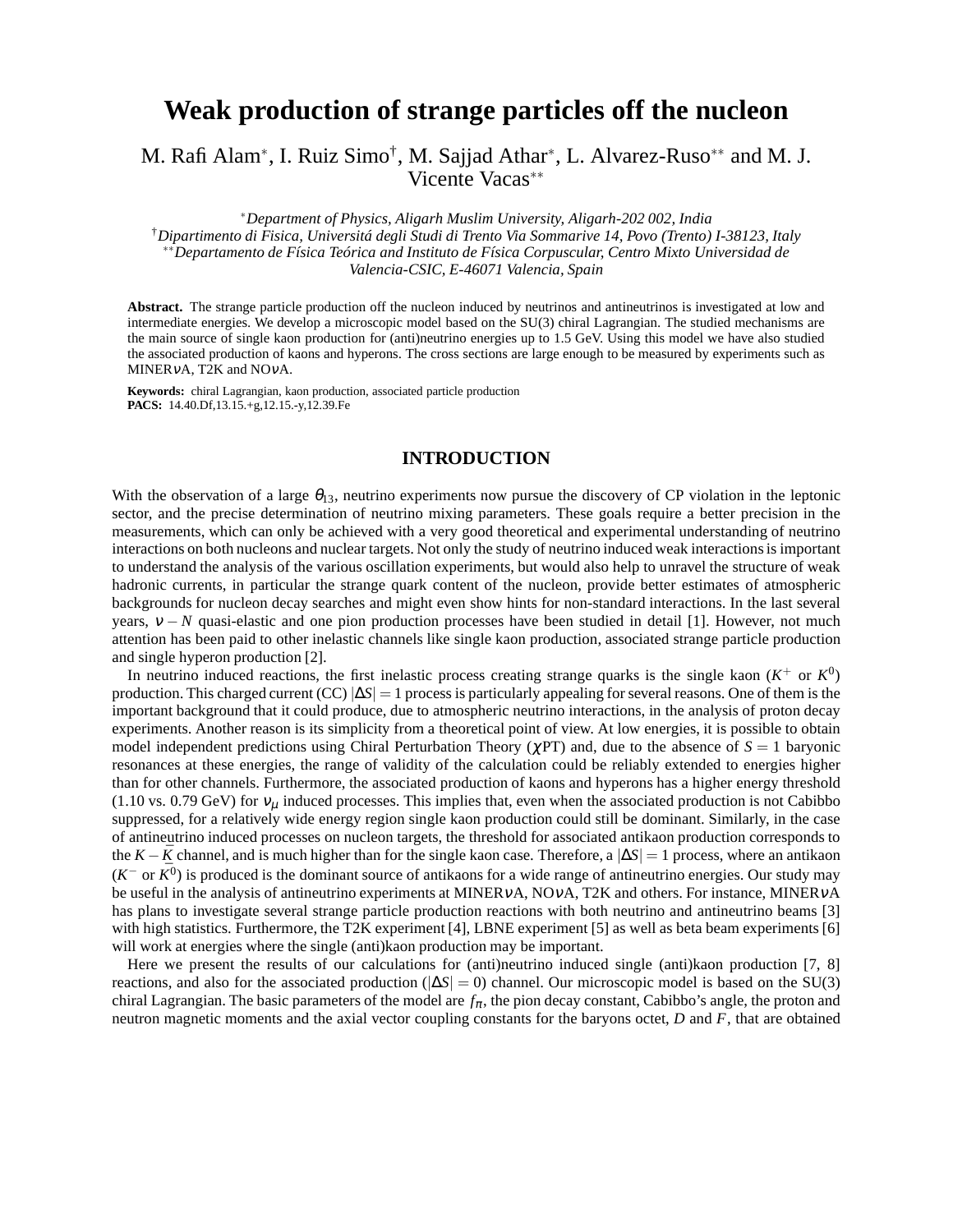

**FIGURE 1.** Feynman diagrams for the  $v/\bar{v}(k) + N(p) \rightarrow l(k') + K(p_k) + Y(p')$ 

from the analysis of the semileptonic decays of neutron and hyperons. For antineutrino induced single  $K^-$  or  $\bar{K^0}$ production, we have also considered a mechanism with the  $\Sigma^*(1385)$  resonance in the intermediate state. In Sect.II, we describe the formalism in brief and in Sect.III, the results and discussions are presented.

#### **FORMALISM**

The basic reactions for  $v(\bar{v})$  CC single kaon production and associated particle production accompanied by a kaon from a nucleon (*p* or *n*) target are,

$$
\begin{aligned}\n\mathbf{V}_l + N &\rightarrow l^- + N' + K \\
\bar{\mathbf{V}}_l + N &\rightarrow l^+ + N' + \bar{K}\n\end{aligned}\n\qquad\n\text{CC} \quad (\Delta S = 1)\n\tag{1}
$$

$$
\begin{array}{c}\nV_l + N \rightarrow l^- + Y + K \\
\bar{V}_l + N \rightarrow l^+ + Y + K\n\end{array}
$$
\n
$$
\begin{array}{c}\n\text{CC} \quad (\Delta S = 0) \\
\end{array}
$$
\n(2)

where  $l = e, \mu, N \& N'$  are nucleons and *Y* denotes a hyperon. The expression for the differential cross section in lab frame for the above processes is given by

$$
d\sigma = \frac{(2\pi)^4}{4ME} \prod_j \frac{d\vec{k}_j}{(2\pi)^3 2E_j} \delta^4 \left( \sum_i k_i - \sum_j k_j \right) \bar{\Sigma} \Sigma |\mathscr{M}|^2. \tag{3}
$$

Here,  $k_{i(j)} = (E_{i(j)}, \vec{k}_{i(j)})$  are the initial(final) 4-momenta and *M* is the nucleon mass.  $\bar{\Sigma} \Sigma | \mathcal{M}|^2$  is the square of the transition amplitude averaged (summed) over the spins of the initial (final) state. At low energies, this amplitude can be written as

$$
\mathcal{M} = \frac{G_F}{\sqrt{2}} j^{(L)}_{\mu} J^{\mu(H)} = \frac{g}{2\sqrt{2}} j^{(L)}_{\mu} \frac{1}{M_W^2} \frac{g}{2\sqrt{2}} J^{\mu(H)},\tag{4}
$$

where  $j_{\mu}^{(L)}$  and  $J^{\mu}(H)$  are the leptonic and hadronic currents respectively,  $G_F$  is the Fermi coupling constant and *g* is the gauge coupling. The leptonic current can be readily obtained from the standard model Lagrangian coupling of the *W* bosons to the leptons

$$
\mathcal{L} = -\frac{g}{2\sqrt{2}} \left[ W^+_\mu \bar{v}_l \gamma^\mu (1 - \gamma_5) l + W^-_\mu \bar{l} \gamma^\mu (1 - \gamma_5) v_l \right]. \tag{5}
$$

The hadronic current is obtained using Chiral Perturbation Theory ( $\chi$ PT). The lowest-order SU(3) chiral Lagrangian describing the pseudo scalar mesons in the presence of an external weak current is discussed in Refs. [7, 8], and is given by

$$
\mathcal{L}_{M}^{(2)} = \frac{f_{\pi}^{2}}{4} \text{Tr}[D_{\mu} U (D^{\mu} U)^{\dagger}] + \frac{f_{\pi}^{2}}{4} \text{Tr}(\chi U^{\dagger} + U \chi^{\dagger}), \tag{6}
$$

where the parameter  $f_{\pi} = 92.4$  MeV is the pion decay constant, *U* is the SU(3) representation of the meson fields and its covariant derivative  $D_\mu U = \partial_\mu U - ir_\mu U + iUl_\mu$ . In the CC case, the right and left handed currents,  $r_\mu = 0$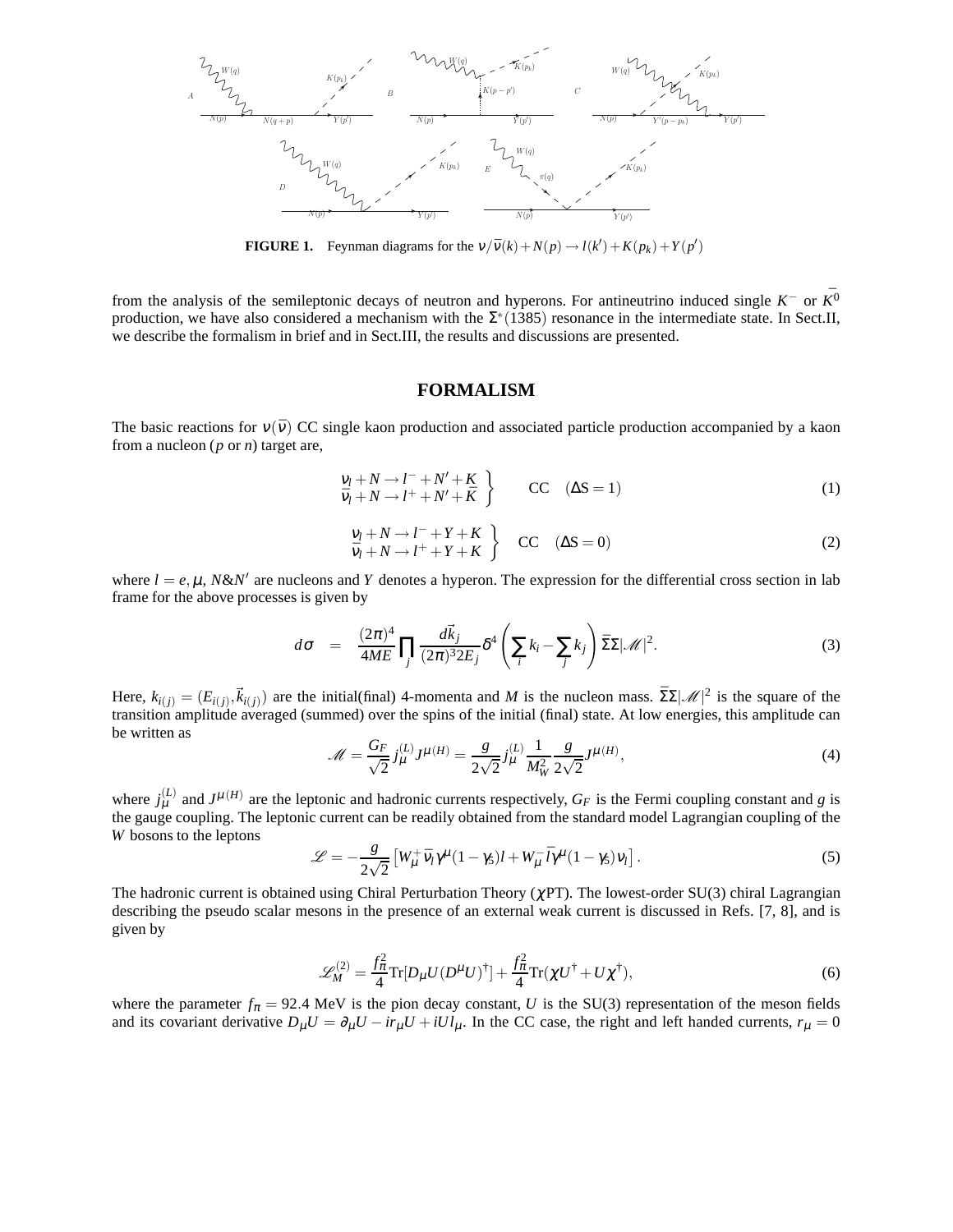**TABLE 1.** Constant factors appearing in the hadronic current. The upper sign corresponds to the processes with  $\bar{v}$ 

| Process                                                                            | $A_{CT}$                | $B_{CT}$             | $A_{SY}$                        | $A_{U\Sigma}$              | $A_{U\Lambda}$          | $A_{TY}$                      | $A_{\pi}$            |
|------------------------------------------------------------------------------------|-------------------------|----------------------|---------------------------------|----------------------------|-------------------------|-------------------------------|----------------------|
| $\bar{v}_l p \rightarrow l^+ \Lambda K^0$<br>$v_l n \rightarrow l^- \Lambda K^+$   | $-\sqrt{\frac{3}{2}}$   | $\frac{-1}{3}(D+3F)$ | $\frac{-1}{\sqrt{6}}(D+3F)$     | $-\sqrt{\frac{2}{3}(D-F)}$ | 0                       | $\frac{-1}{\sqrt{6}}(D+3F)$   | $\sqrt{\frac{3}{2}}$ |
| $\bar{v}_l p \rightarrow l^+ \Sigma^0 K^0$<br>$v_l n \rightarrow l^- \Sigma^0 K^+$ | $\pm\frac{1}{\sqrt{2}}$ | $D-F$                | $\mp \frac{1}{\sqrt{2}}(D - F)$ | $\mp\sqrt{2}(D-F)$         | $\boldsymbol{0}$        | $\pm \frac{1}{\sqrt{2}}(D-F)$ |                      |
| $\bar{v}_l p \rightarrow l^+ \Sigma^- K^+$<br>$v_l n \rightarrow l^- \Sigma^+ K^0$ | $\overline{0}$          | $\theta$             | $D-F$                           | $D-F$                      | $\frac{1}{3}(D+3F)$     | $\overline{\mathbf{0}}$       | $\boldsymbol{0}$     |
| $\bar{v}_l n \rightarrow l^+ \Sigma^- K^0$<br>$v_l p \rightarrow l^- \Sigma^+ K^+$ | $-1$                    | $D-F$                | $\overline{0}$                  | $F - D$                    | $rac{1}{3}(D+3F)$ $D-F$ |                               |                      |

and  $l_{\mu} = -(g/\sqrt{2})(W_{\mu}^{+}T_{+} + W_{\mu}^{-}T_{-})$ , where  $W^{\pm}$  are the W fields while the matrices  $T_{\pm}$  define the mixing of quark flavors and depend on the Cabibbo angle. The lowest-order chiral Lagrangian for the baryon octet in the presence of an external current can be written as [7]:

$$
\mathcal{L}_{MB}^{(1)} = \text{Tr}\left[\bar{B}\left(iD - M_B\right)B\right] - \frac{D}{2}\text{Tr}\left(\bar{B}\gamma^{\mu}\gamma_5\{u_{\mu}, B\}\right) - \frac{F}{2}\text{Tr}\left(\bar{B}\gamma^{\mu}\gamma_5\left[u_{\mu}, B\right]\right),\tag{7}
$$

where  $M_B$  denotes the mass of the baryon octet and *B* is the Baryon SU(3) matrix;  $D_\mu B = \partial_\mu B + [\Gamma_\mu, B]$  where  $\Gamma_\mu$ depends on the meson fields and the external currents  $r_{\mu}$  and  $l_{\mu}$  introduced above. The parameters  $D = 0.804$  and  $F = 0.463$  which are determined from the baryon semileptonic decays. For the single kaon/antikaon production, the Feynman diagram and the corresponding hadronic currents are given in Refs. [7, 8]. Here we are discussing explicitly the ∆S=0 channel. The Feynman diagrams contributing in this case are shown in Fig. 1. The first row consists of s-channel, t-channel and u-channel diagrams, whereas the next row has the contact and  $\pi$ -pole terms. Using the chiral Lagrangian for the different interaction vertices, the different contributions to the hadronic current coupling to the *W* bosons for the above set of Feynman diagrams are

$$
j^{\mu}|_{CT} = iA_{CT}V_{ud}\frac{\sqrt{2}}{2f_{\pi}}\bar{u}_{Y}(p')\left(\gamma^{\mu}+B_{CT}\gamma^{\mu}\gamma^{5}\right)u_{N}(p)
$$
\n
$$
j^{\mu}|_{SY} = iA_{SY}V_{ud}\frac{\sqrt{2}}{2f_{\pi}}\bar{u}_{Y}(p')p_{k}\gamma_{5}\frac{p+q+M}{(p+q)^{2}-M^{2}}\left(\gamma^{\mu}+i\frac{(\mu_{p}-\mu_{n})}{2M}\sigma^{\mu\nu}q_{V}-(D+F)\left\{\gamma^{\mu}-\frac{q^{\mu}}{q^{2}-m_{\pi}^{2}}q\right\}\gamma^{5}\right)u_{N}(p)
$$
\n
$$
j^{\mu}|_{UY} = iA_{UY}V_{ud}\frac{\sqrt{2}}{2f_{\pi}}\bar{u}_{Y}(p')H_{Y'}^{\mu}\frac{p-p_{k}+M_{Y'}}{(p-p_{k})^{2}-M_{Y'}^{2}}p_{k}\gamma_{5}u_{N}(p)
$$
\n
$$
j^{\mu}|_{TY} = iA_{TY}V_{ud}\frac{\sqrt{2}}{2f_{\pi}}(M+M_{Y})\bar{u}_{Y}(p')\gamma^{5}u_{N}(p)\frac{q^{\mu}-2p_{k}^{\mu}}{(q-p_{k})^{2}-m_{k}^{2}}
$$
\n
$$
j^{\mu}|_{\pi P} = iA_{\pi}V_{ud}\frac{\sqrt{2}}{4f_{\pi}}\bar{u}_{Y}(p')(q+p_{k})u_{N}(p)\frac{q^{\mu}}{q^{2}-m_{\pi}^{2}}
$$
\nwith\n
$$
H^{\mu} = i\frac{3\mu_{n}}{q}\sigma^{\mu\nu}q_{\nu}+D\left(\gamma^{\mu}-\frac{qq^{\mu}}{q}q^{\mu}\right)\gamma^{5}
$$

$$
H_{\Lambda}^{\mu} = i \frac{\partial \mu_{n}}{4M} \sigma^{\mu \nu} q_{\nu} + D \left( \gamma^{\mu} - \frac{q q}{q^{2} - m_{\pi}^{2}} \right) \gamma^{5}
$$
  

$$
H_{\Sigma}^{\mu} = \gamma^{\mu} + i \frac{2 \mu_{p} + \mu_{n}}{4M} \sigma^{\mu \nu} q_{\nu} - F \left( \gamma^{\mu} - \frac{q q^{\mu}}{q^{2} - m_{\pi}^{2}} \right) \gamma^{5}.
$$

Here *Y* stands for the hyperon in the final state and *Y'* for the one in the intermediate one in the u-channel diagram. As the dependence of the different terms on the momentum transferred to the nucleon is poorly known, if at all, a global dipole form factor  $F(q^2) = (1 - q^2/M_A^2)^{-2}$  with a natural value of  $M_A = 1.05$  GeV has been taken for the numerical calculations. It's effect is small at relatively low neutrino energies.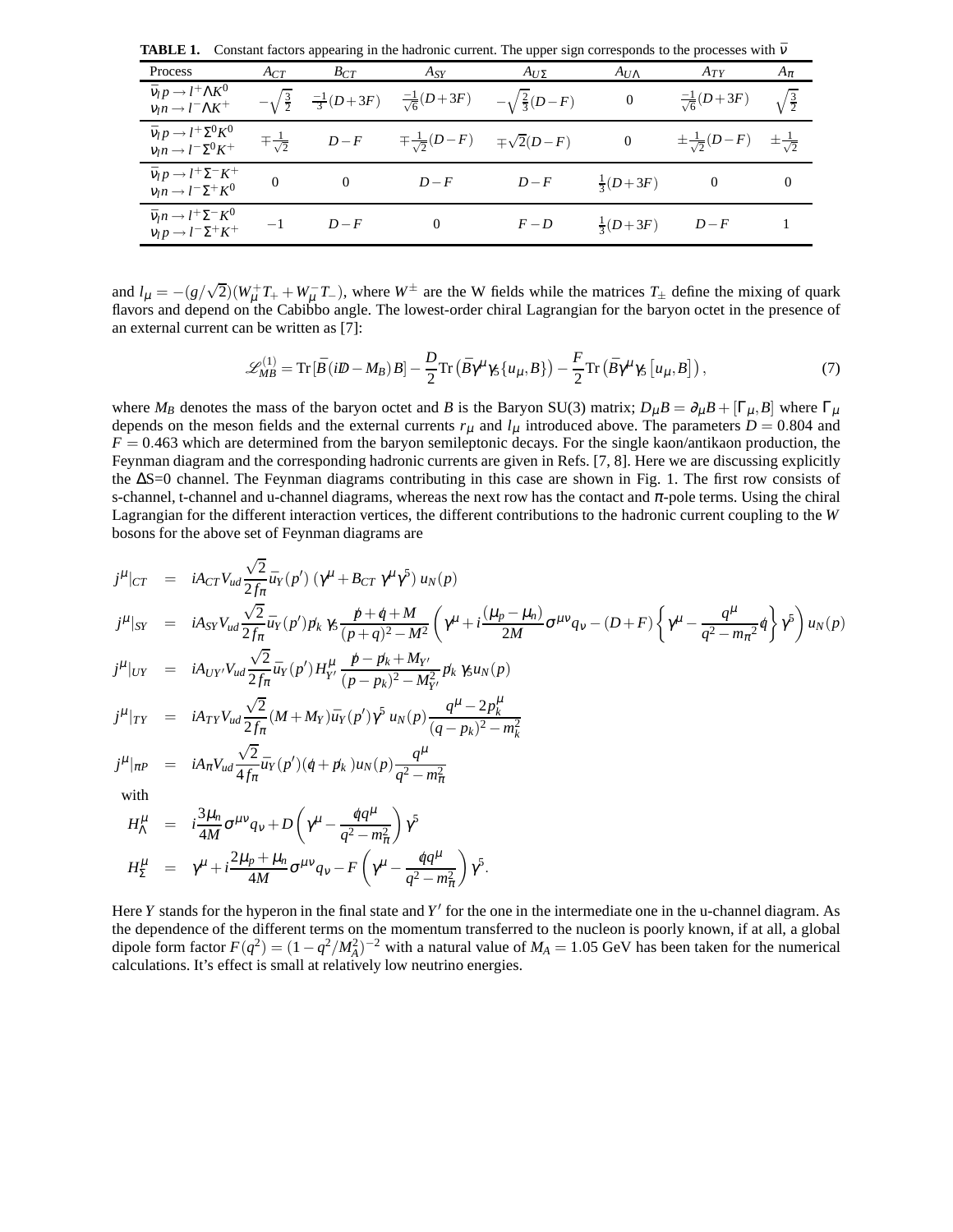

**FIGURE 2.** Cross section for the  $|\Delta S| = 1$  single kaon production.

### **RESULTS AND DISCUSSION**

The total scattering cross section  $\sigma$  has been obtained from Eq. (3) after integrating over the kinematical variables. The cross sections for the  $v_\mu N \to \mu^- N' K$  and  $\bar{v}_\mu N \to \mu^+ N' \bar{K}$  processes are given in the left panel of Fig. 2 whereas in the right panel we show the explicit dependence of the different terms of the amplitude for  $\bar{v}_\mu p \to \mu^+ p' K^{-1}$ . It is clear from the figure that the contact term comes out to be the dominant one. For the said process the other important terms are u-channel with a  $\Lambda$  in the intermediate state and the  $\pi$  in flight. We have investigated all the channels for single kaon production and they have almost the same trend [7, 8]. Here it is important to note that the resonant term is not so significant even at high energies, in variance with weak pion production, where the cross section comes predominantly from the  $\Delta(1232)$  resonance at the energies considered here.

Unlike the single kaon production channels, ∆*S* = 0 processes are not Cabibbo suppressed. Therefore, they are assumed to be dominant even at low energies. Moreover, there may be important resonant contributions to the  $\Delta S = 0$ processes, which we have not considered in the present study. However, we must point out that the inclusion of these resonances, which make the dynamics of these channels more involved, can play a relevant role as it is known from associated strangeness photoproduction studies. Recently, a model that describes reasonably  $\pi$ ,  $\gamma \rightarrow K\Lambda$ ,  $K\Sigma$  has been



**FIGURE 3.** Cross section for the  $|\Delta S| = 0$  associated kaon production.

<sup>&</sup>lt;sup>1</sup> Further details can be found in our papers on kaon production  $[7, 8]$